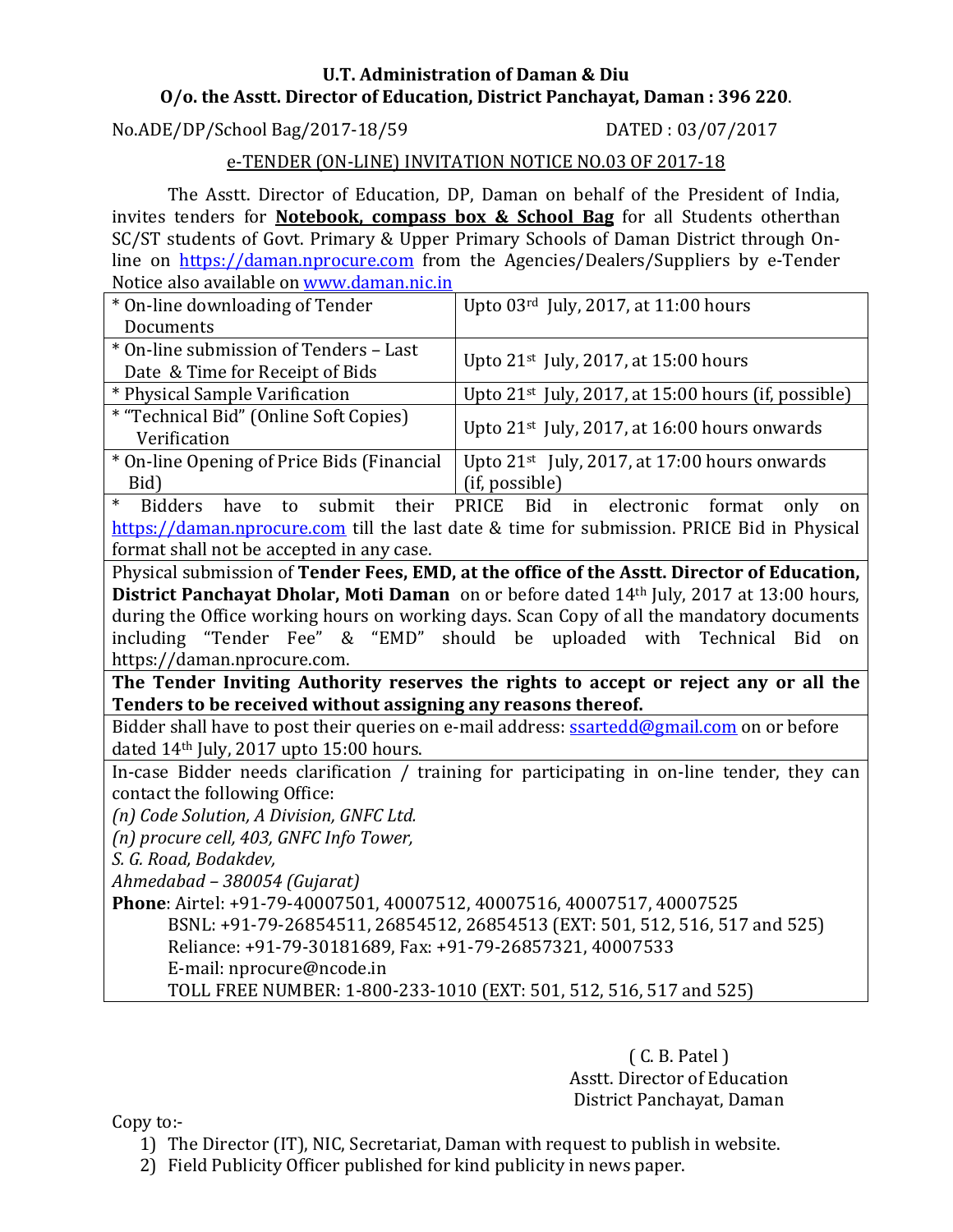## **U.T. ADMINISTRATION OF DAMAN & DIU, ASSTT. DIRECTOR OF EDUCATION, DISTRICT PANCHAYAT, MOTI DAMAN. Terms & Conditions for Notebook, Compass box & School Bag**

- 1. Tenders are invited by e-Tendering system so the 'Technical Bid' will be submitted in the Tender box with Envelope written as 'Technical Bid'. It should contain full information as required in Annexure – I (Technical Bid] provided herewith.
	- (a) The 'Financial Bid' will have to be applied on line through e-procurement online & as per Terms and conditions, Technical Bid Documents uploaded on e – Procurement online (Scan Copy).
	- (b) The tenders will be opened during a week's time from the opening of the Technical Bid.

#### 2. **The Tenderer will have to submit Physical Tender Fee & EMD in original.**

- 3. The bidder shall carefully examine the terms, conditions and specifications of the tender notice alongwith enclose and in case of any doubt the tenderer shall get it clarified with the Office of the Asstt. Director of Education, District Panhayat, Daman.
- 4. In First instance, the Physical Verification of Technical Bid of all the bidders & if, it's found to be satisfactory than after the Financial Bids of the eligible bidders/Tenderers only will be considered for the said Tender.
- 5. Tenders received after due date and time mentioned above will not be accepted.
- 6. The Asstt. Director of Education, District Panchayat, Daman reserves the rights to accept or reject any tender without assigning any reason.
- 7. Tender incomplete in any respect or conditional Tender will not be accepted.
- 8. Tender Fee of Rs. 2,000/- (Rupees Two Thousand only) (Non refundable) in form of Demand Draft (DD)/Cheque from any Nationalized / Scheduled Bank in favor of '**Asstt. Director of Education, District Panchayat, Moti Daman'** and should be kept in a sealed separate cover super-scribing Tender Fee. Tender received without "Tender Fee" will directly disqualify for the said Bidding / Tender. **A scanned copy of the "Tender Fee" shall be uploading with online Technical Bid.**
- 9. The Earnest Money Deposit (E.M.D.) of Rs. 1,50,000/- (Rupees One lakh fifty thousand only) in form of Fixed Deposit Receipt (FDR) / Banker's Cheque from any Nationalized / Scheduled Bank drawn in favour of '**Asstt. Director of Education, District Panchayat, Moti Daman'** and should be kept in a sealed separate cover super-scribing E.M.D. without mentioning amount. Tender received without E.M.D. will directly disqualify for the said Bidding / Tender. **A scanned copy of the E.M.D. shall be uploading with online Technical Bid.**
- 10.The submission of E.M.D. is compulsory for all the tenderers and no exemption will be granted for submission of E.M.D. in any case.
- 11.Bid securities of the unsuccessful bidders will be returned after expiry of the final bid validity on or before the 30<sup>th</sup> days after award of the contract.
- 12.Bid securities of the successful bidder fixed deposit receipt will remain valid for a period of sixty days beyond the date of completion of all contractual of the supplier.
- 13.The Head of Office will consider extension of time for remitting the Security Deposit as demanded. However, in case of detail to consider such extension, the supplier is bound to abide by the limit given and liable to make good any loss to the Government on account of his failure to abide by the time limit stipulated.
- 14.In case of failure to replace the non-accepted and rejected articles from supplies made as mentioned in the conditions, the loss undergone by the Government will be recovered from the supplier's Security Deposit / Earnest Money or payment due of any bill(s) to the extent required.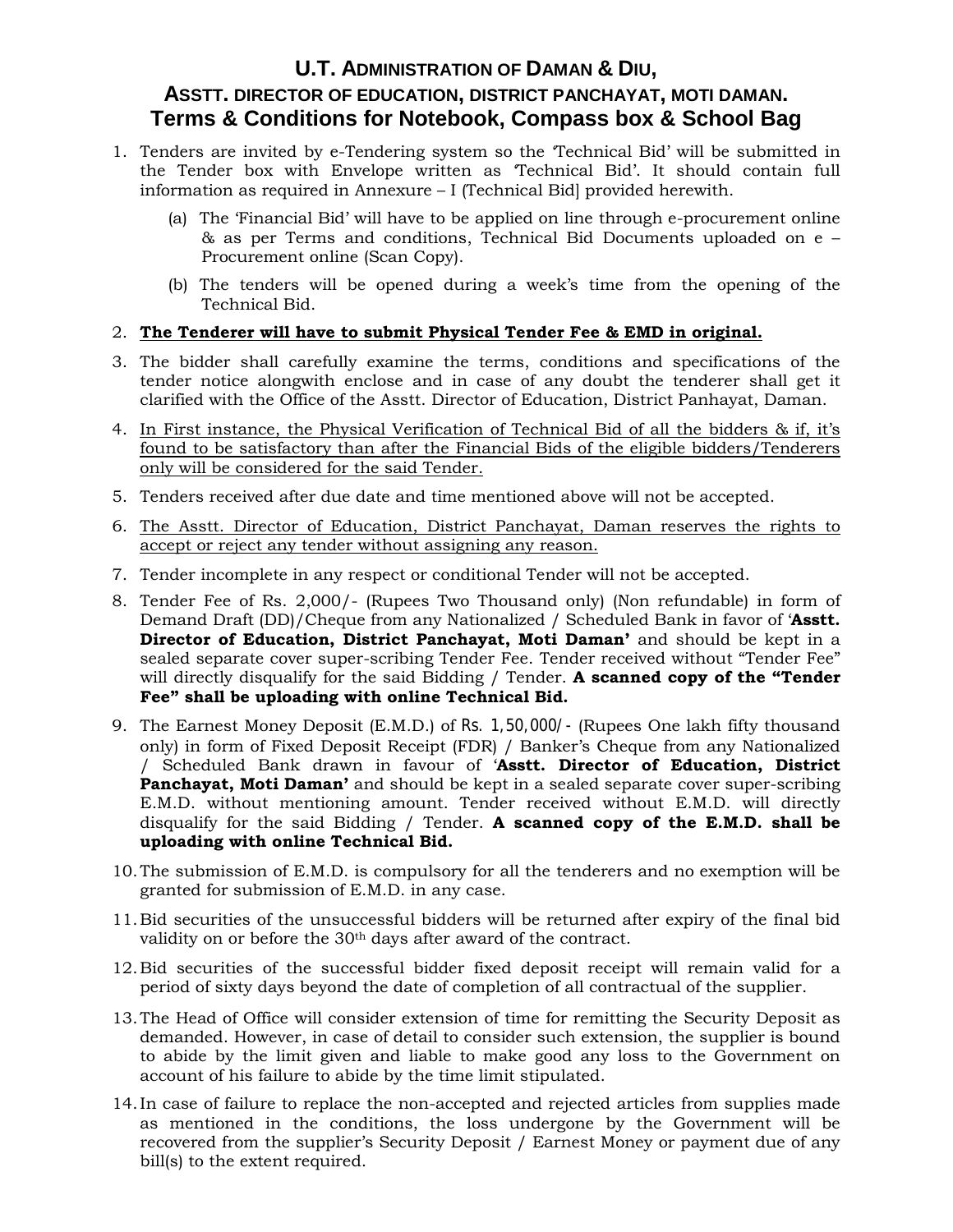- 15.The supplies of stores, equipment etc. of inferior quality / standard or of different specification other than that ordered / specified and/or incomplete or broken articles will not be accepted. The supplier will have to replace the same at his own cost and risk. Intimation of non-acceptance of any stores, machinery and equipment etc. will be sent to the supplier within 10 days from the date of receipt of the stores, machinery and equipment will be returned to the supplier at his own cost and risk, if he so desires and intimates accordingly within 15 days from the date of dispatch of intimated accordingly within 15 days from the date of dispatch of intimation of the nonacceptance. However, if no communication is received within 15 days from the date of communication in the Tender Inviting Officer will not be responsible for any damage, loss, etc. of such rejected articles.
- 16.In case of failure to supply the stores, machinery and equipment, etc. ordered for as per the conditions and within the stipulated time, the same articles will be obtained, if required from the tenderer who offered next higher rates or from any other sources, as may be decided by the Tender Inviting Officer and the loss to the Government on account of such purchase(s) shall be recovered from the supplier's Security Deposit/Earnest Money or bills payable. The suppliers shall have no right to dispute with such procedure.
- 17.If at any time after the order for supply of Stores, Machinery & Equipment, the Tender Inviting Officer shall for any reason whatsoever not require the whole or part of the quantity thereof as specified in the order. The Tender Inviting Officer shall give notice in writing of the fact to the supplier(s) who shall have no claim to any payment of compensation whatsoever on account of any profit or advantage which the supplier(s) might have derived from the supply of articles in full, but which did not derive in consequence of the full quantity of articles not having been purchased, nor shall have any claim for compensation by reasons of any alterations having been made in the original instructions which shall involve any curtailment of the supply originally contemplated.
- 18.The Earnest Money / Security Deposit(s) paid by the tender(s) earlier against any tender(s) or supply order(s) is are not adjustable with Earnest Money or Security Deposit required by these conditions.
- 19.All bills should be in DUPLICATE and should invariably mention the number and date of supply order.
- 20.All bills for amount of above Rs. 5,000/- should be pre-receipted on a Revenue Stamp of proper value. Bills for amount above Rs. 5,000/- which are not pre-receipted on Revenue Stamp of proper value will not be accepted for payment.
- 21.Each bill in which Sales Tax / VAT is charged must contain the following certificate on the body of the bill.

" Certified that the goods on which Sales Tax / VAT has been charged have not been exempted under the Central Sales Tax & VAT Act or the Rules made thereunder and the amount charged on account of Sales Tax on these goods is not more than what is payable under the provisions of relevant Act or the Rules made thereunder".

- 22. On acceptance of the tender it will become a contract and shall be bound by the terms and conditions of the tender under the provisions of GFR.
- 23.The Performance Security amount shall stand forfeited in case of breach of any of the conditions mentioned herein and if the services of the contractor are found unsatisfactory.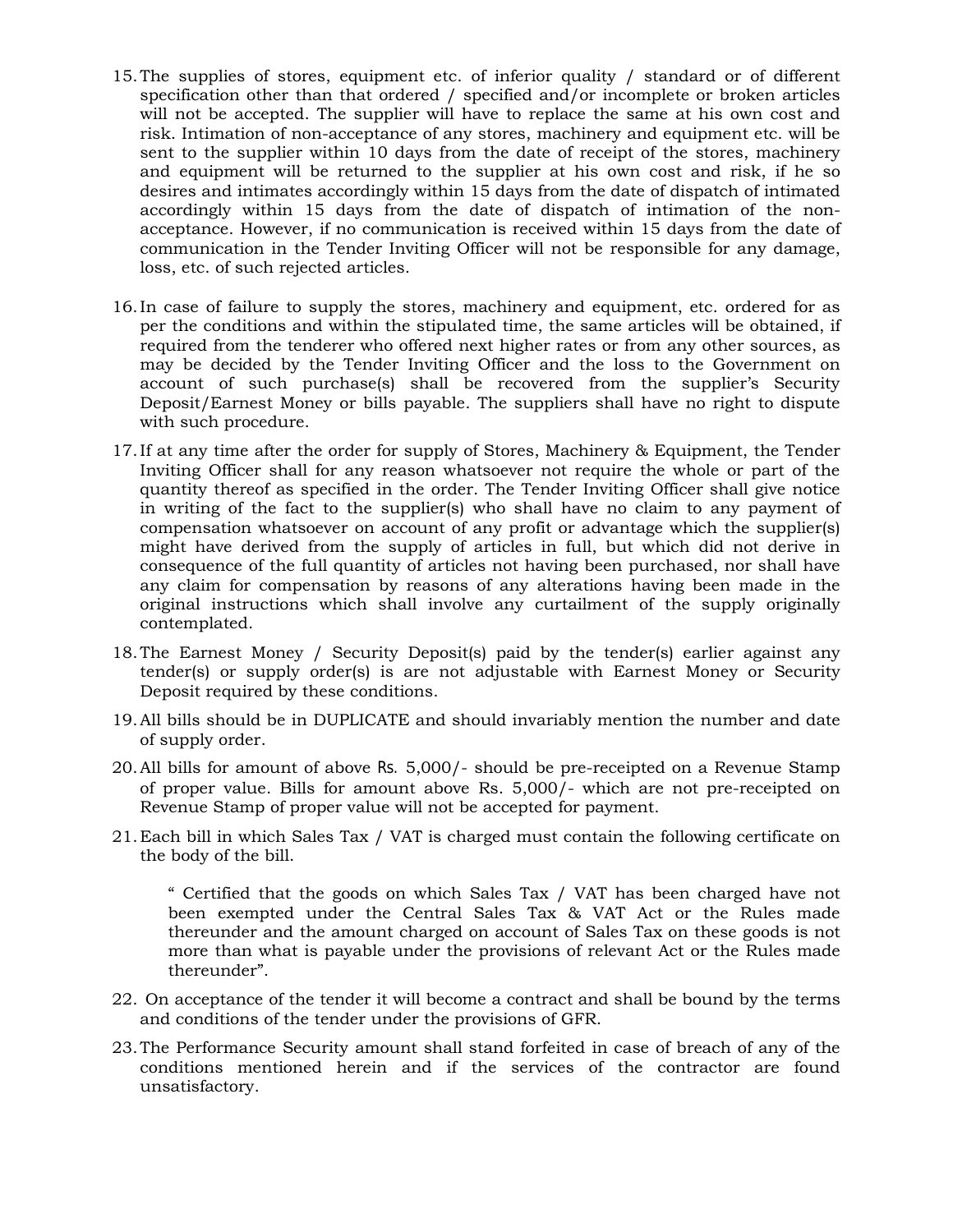- 24. The Tendering firms / agencies are required to **upload scan copies** of the following documents compulsorily with Technical Bid on htpps://daman.nprocure.com. Failing to which their bids will be summarily / our-rightly rejected and will not be considered without assigning any reasons thereof.
	- i. Copy of PAN Card.
	- ii. Copy of TIN/VAT Number.
	- iii. Authorization letter
	- iv. Copy of Income Tax Returns for last three years (i.e. Assessments years 2013-14, 2014-15 & 2015-16 )
	- v. Earnest Money Deposit (E.M.D.) of Rs. 1,50,000/- (Rupees One lakh fifty thousand only) by drawing a Demand Draft, FDR or Banker's Cheque on any Nationalist Schedule Bank, in favour of **Asstt. Director of Education, District Panchayat, Daman.**
	- vi. Tender Fee of Rs. 2,000/- (Two Thousand only) (Non refundable) in form of Demand Draft (DD)/Cheque from any Nationalized/Scheduled Bank in favour of "**Asstt. Director of Education, District Panchayat, Daman**".
	- vii. Copy of Terms and Condition duly signed by the firms/agencies with firm seal.
	- viii. Tenderer should furnish declaration regarding Blacklisting/Debarring to participate in the Government Tender on their letter with firm seal.
	- ix. Annual Turnover morethan 30 lakhs for last three years.
- 25.The Tender should be signed by the authorized person and his/her full name and status should be indicated below his / her signature along-with the official stamping of the firm.
- 26.All entries in the tender form should be legible and filled clearly. If the space for furnishing information is not sufficient, as separate sheet duly signed by the authorized signatory may be attached. No overwriting or cutting is permitted in the financial bid Form. In such cases, the tender shall be summarily rejected.
- 27.The tenderers will have to bid for all the items and not in parts inclusive of all applicable taxes.
- 28.The tenderers will be bound by the details furnished by him / her to this office, while submitting the tender or at subsequent stage. In case, any of such documents furnished by him / her is found to be false at any stage, it would be deemed to be a breach of terms of contract making him / her liable for legal action besides termination of contract / supply order.
- 29.No bidders will be allowed to withdraw after submission of bids/ opening of the tender; otherwise the E.M.D. submitted by the firm would be forfeited.

#### 30.**Tender rates should be valid upto One Year after the date of opening the tender in respect of District Panchayat, Daman.**

- 31. No other charges such as Octroi, Packing, Forwarding, Freight, Insurance, Loading and Unloading, Clearance and Installation, Entry Tax, Demo, etc. will be allowed. All these are to be borne by the tenderer only.
- 32.The successful Tender will have to pay an amount equal to 10% of the Total value of articles which may be order as the amount of Security Deposit
- 33.Bid security will be refunded to the successful bidder on receipt of performance security.
- 34.Security Deposit will be released after all contractual obligations by the supplier is over. This can be withheld or forfeited in full or in part in case the supply order is not executed satisfactorily within the stipulated period is not undertaken to the best satisfaction of the competent authority of Asstt. Director of Education, District Panchayat, Daman.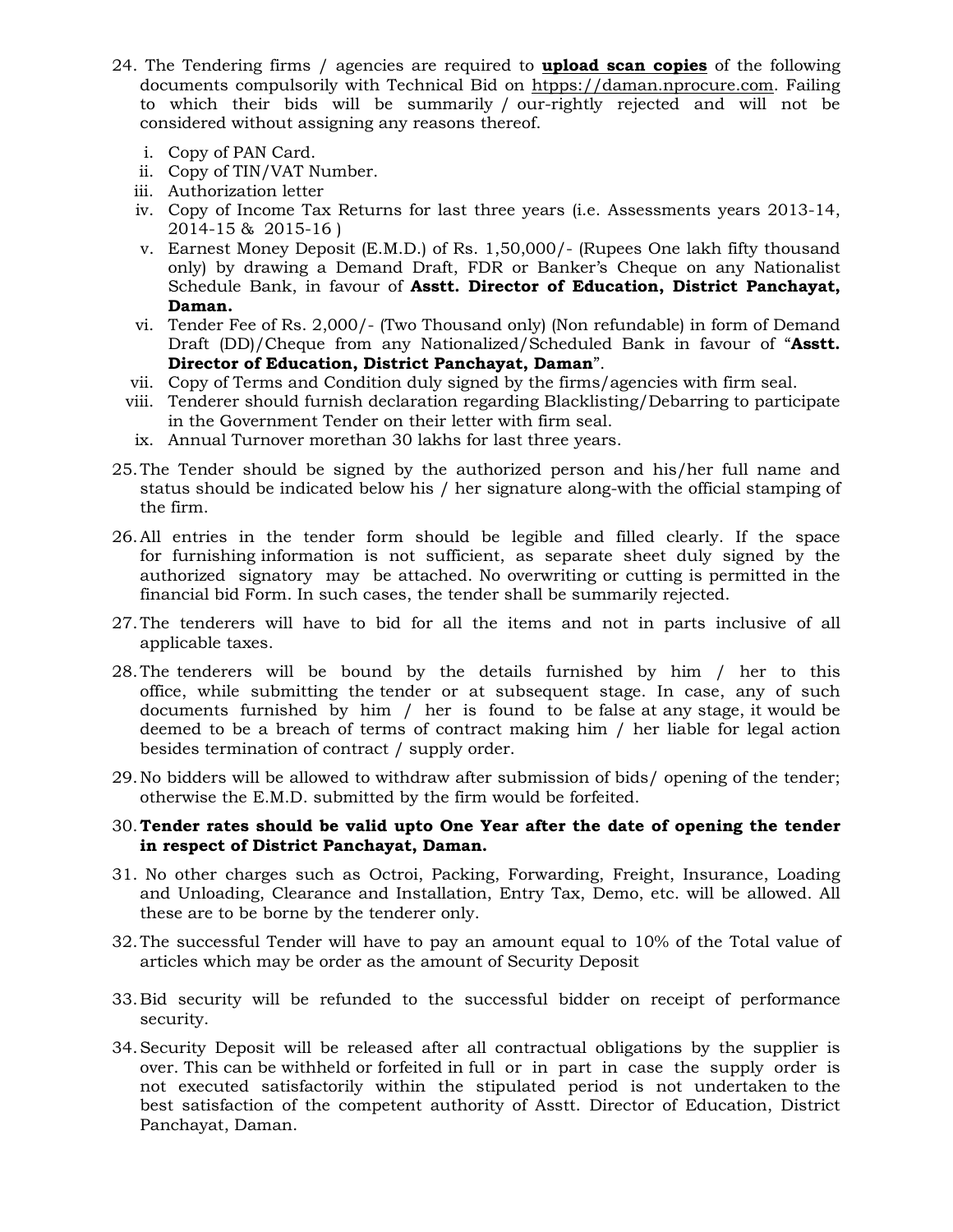- 35.The Asstt. Director of Education, District Panchayat, Daman reserves the right to relax/ withdraw any of the terms and conditions mentioned above so as to overcome any problem encountered by the contracting parties.
- 36.In the event of acceptance of the tender and placing of the order for purchase the articles ordered would be subjected to an inspection by the Asstt. Director of Education, District Panchayat, Daman or its representative and are liable to be rejected if the articles supplied are not according to approved samples or do not confirm to the specifications prescribed.
- 37.The tenders of only those bidders, who have produced the documents in their names, will be considered.
- 38.The bidder will accept all conditions of the Bid Document unconditionally.
- 39.This bid document is not transferable.
- 40.The firms which have been blacklisted by any Govt. department are not eligible to participate in this tender.
- 41.**The Documents attached by the bidder online if found not readable will not be consider for bid evolution.**
- 42.**Submitted items/Samples (school bags) by the parties will be sent to Laboratories for testing/checking. The items/samples (school bag) which fulfills the criteria, as per the specifications given in Tender only will be opened for financial bid.**
- 43.The rate quoted should be inclusive of all taxes, no extra charges will be paid and should be valid upto one year from the date of Tenderization.
- 44.The rate quoted should be strictly for free delivery to in respective schools of Daman District (including labour & transportation).
- 45.The Tendered Quantity is tentative and the actual purchase can be 20% less or more, than the quantity put to tender for above items and tender is bond to supply such requirement without any demor.
- 46.These instructions to Tenderers are to be signed by the supplier and returned with the tender.
- 47. That :
	- a) Non-receipt of the security deposit within the stipulated time limit will result in automatic cancellation of the contract without any intimation.

|                                 | $(C. B.$ Patel)                  |
|---------------------------------|----------------------------------|
| Signature & Designation         | Assistant Director of Education. |
| of the Tender Inviting Officer. | District Panchayat, Daman.       |

The above Terms & Conditions are accepted and are binding to me / us.

|      | (Signature of the Owner / Partner / Contractor |
|------|------------------------------------------------|
| Date | Name of the Bidder with seal of the firm.      |

NOTE: Please return one copy of these Terms & Conditions duly signed with seal of the firm along with the tender.

# **IF A TENDER DOES NOT FULFIL ALL OR ANY OF THE ELIGIBILITY CRITERIA MENTIONED ABOVE, THE SAID TENDER WILL NOT BE CONSIDERED**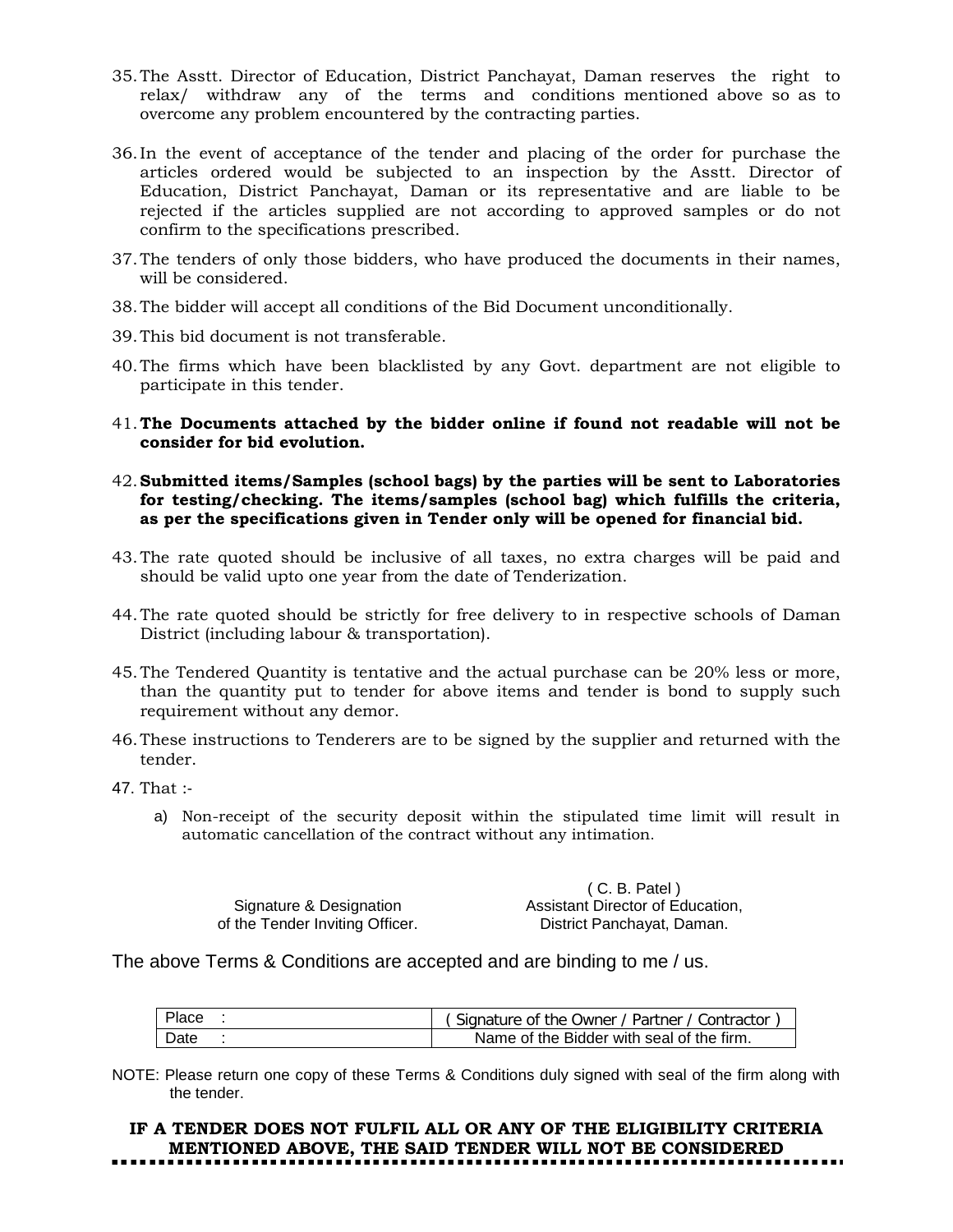#### TENDER DOCUMENT FOR

# Purchase of **School Notebook, Compass Box & School Bag** for the year 2017-18 ASSISTANT DIRECTOR OF EDUCATION, DISTRICT PANCHYAT, MOTI DAMAN. TENDER NOTICE NO. ADE/DP/School Bag/2017-18/59 DATED: 03/07/2017

# **TECHNICAL BID (ANNEXURE-I)**

| 1. Name of the Tenderer                                                                                                                       |  |
|-----------------------------------------------------------------------------------------------------------------------------------------------|--|
| 2. Address of the Tenderer                                                                                                                    |  |
| 3. e-mail                                                                                                                                     |  |
| 4. Tel. Nos. / Mob. Nos.                                                                                                                      |  |
| 5. Name of the Proprietor                                                                                                                     |  |
| 6. Year of establishment                                                                                                                      |  |
| 7. Demand draft No. & Date                                                                                                                    |  |
| 8. Bank Account Number, Branch Name & Address with IFSC<br>Code of Bank.                                                                      |  |
| 9. Earnest Money Deposit (EMD) - in form of Fixed Deposit<br>Receipt/Banker's Cheque.                                                         |  |
| 10. Tender Fee - in form of Demand Draft (DD)/Banker's<br>Cheque (Non refundable) (Mention No. & Date with Name of<br>the Bank & Branch Name) |  |
| 11. Copy of TIN Number (Mention the number & Date of<br>documents).                                                                           |  |
| 12. Copy of Terms and Conditions duly signed by the<br>firms/agencies with firm seal.                                                         |  |
| 13. Furnish Self declaration regarding Blacklisting/Debarring to<br>participate in the Government Tender on the bidder's letter<br>head.      |  |
| 14. Copy of PAN Card (Mention the number & date of<br>document).                                                                              |  |
| 15. Copy of last three years Income Tax Returns. (Assessments<br>years 2013-14, 2014-15 & 2015-16)                                            |  |

I / We certify that I / We read understood and accept the contents of the broad terms and conditions incorporated in the Tender Form and 'Note' below and submit this Tender for consideration. I / We certify that the above statements are true.

(Signature of the Owner / Proprietor)

Full Name of the Firm\_\_\_\_\_\_\_\_\_\_\_\_\_\_\_\_\_\_\_\_\_\_\_\_\_

\_\_\_\_\_\_\_\_\_\_\_\_\_\_\_\_\_\_\_\_\_\_\_\_\_

Address \_\_\_\_\_\_\_\_\_\_\_\_\_\_\_\_\_\_\_\_\_\_\_\_\_

DATE: \_\_\_\_\_\_\_\_\_\_\_\_\_\_ (SEAL)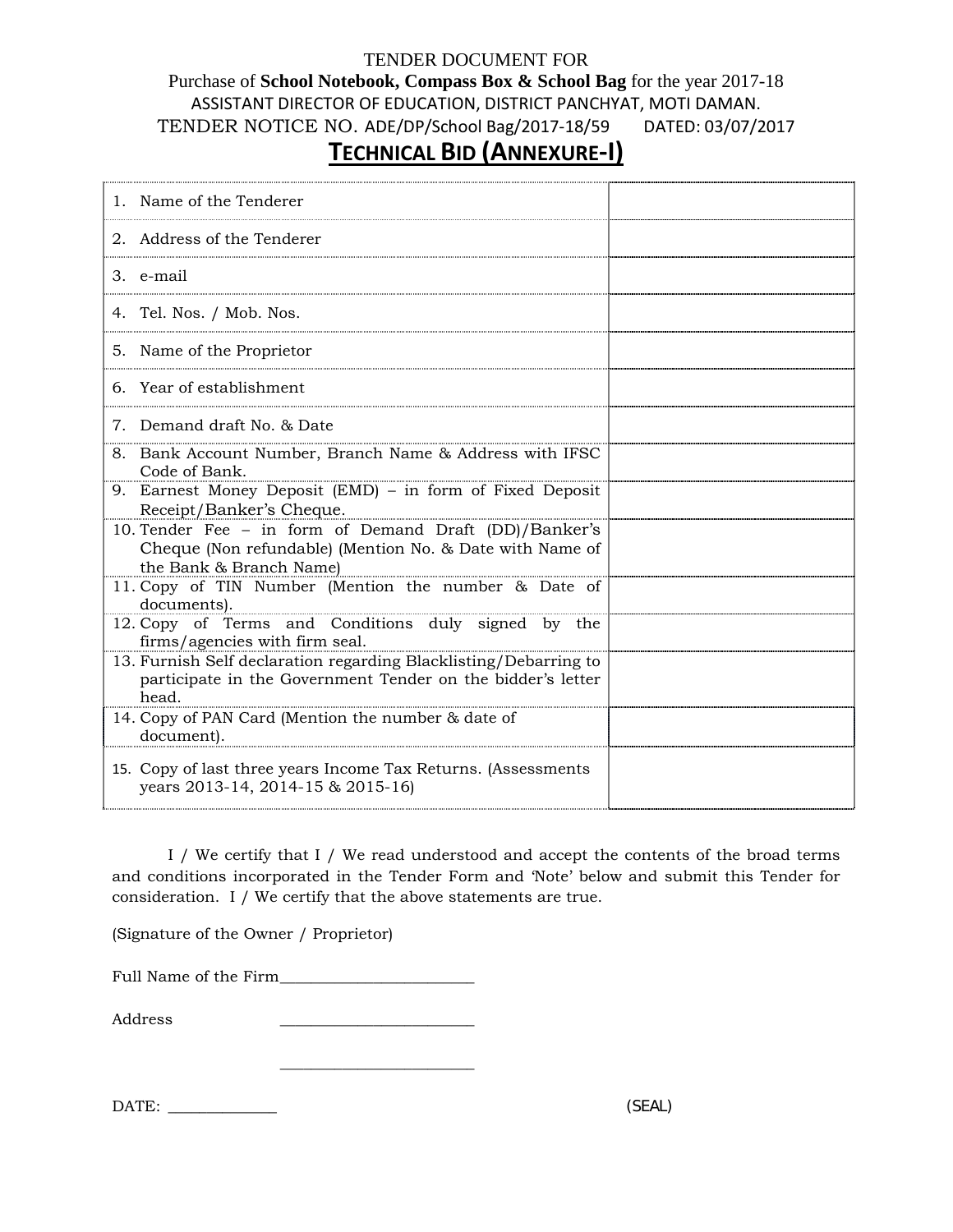| Sr.<br>No.     | Items                                                               | Std.       | Approx<br>Qty.<br>required | Rate per<br>unit | Rate per<br>unit in<br>words |
|----------------|---------------------------------------------------------------------|------------|----------------------------|------------------|------------------------------|
| 1              | Long Note Book full<br>scape 200 pages<br>17x27cm                   | I to VIII  | 40,250                     |                  |                              |
| $\overline{2}$ | Compass Box (Metal)                                                 | VI to VIII | 2,750                      |                  |                              |
| 3              | School Bag small size<br>(Specification Given<br>Annexure - C)      | I to IV    | 4,150                      |                  |                              |
| $\overline{4}$ | <b>School Bag Big Size</b><br>(Specification Given<br>Annexure - C) | V to VIII  | 3,900                      |                  |                              |

# **Price Bid (Annexure – B)**